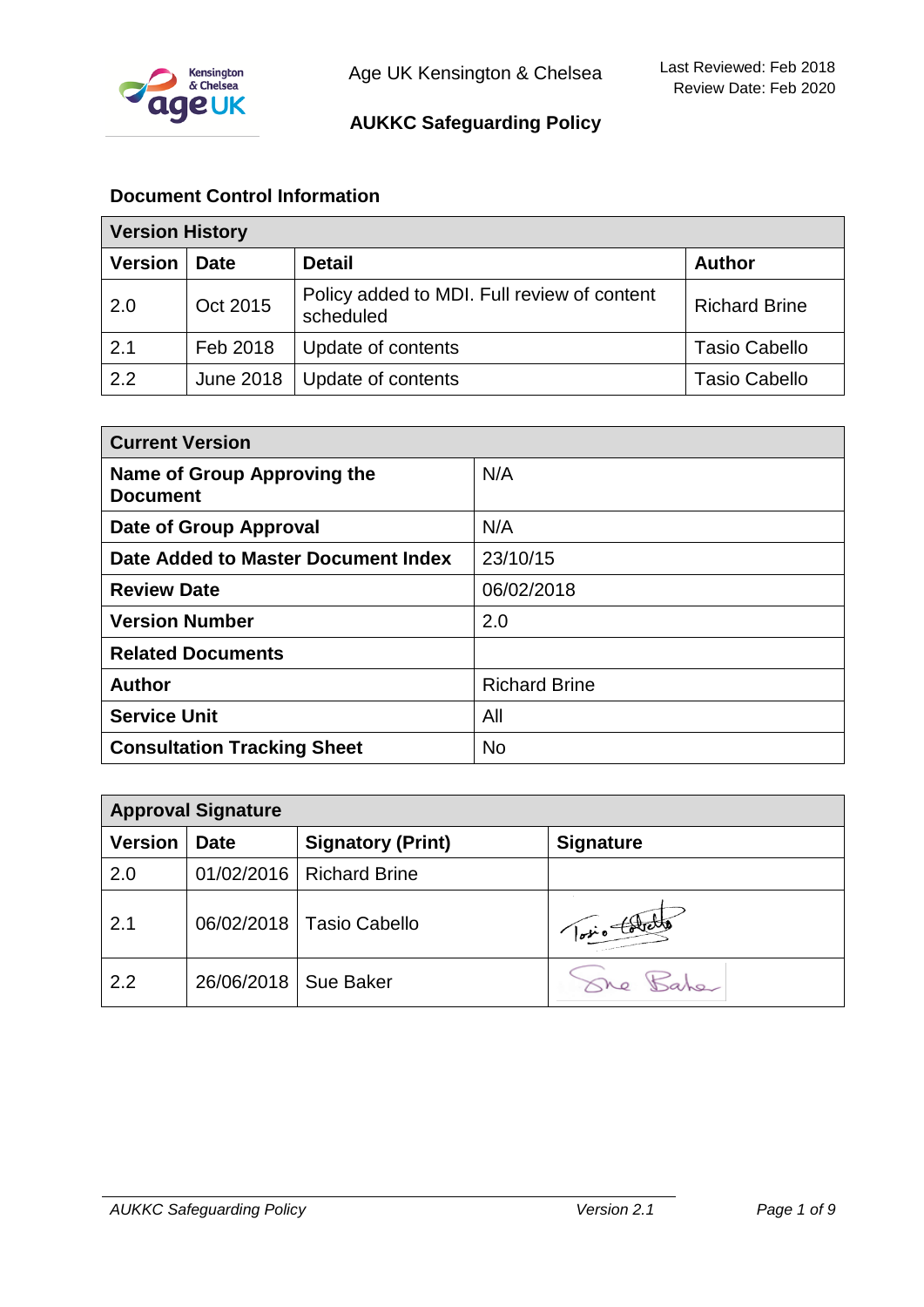

# **CONSULTATION TRACKING SHEET**

This document must be completed and accompany the document through the final ratification and authorisation process. A copy of this sheet should be included at the front of the final published policy.

**Name of Document:** AUKKC Safeguarding Policy

| Name of person / team /<br>committee asked to provide<br>feedback | <b>Date</b><br>feedback<br>request sent | <b>Feedback</b><br>received<br>(Y/N) | <b>Feedback</b><br>incorporated<br>into Policy (Y/N) |
|-------------------------------------------------------------------|-----------------------------------------|--------------------------------------|------------------------------------------------------|
|                                                                   |                                         |                                      |                                                      |
|                                                                   |                                         |                                      |                                                      |
|                                                                   |                                         |                                      |                                                      |
|                                                                   |                                         |                                      |                                                      |
|                                                                   |                                         |                                      |                                                      |
|                                                                   |                                         |                                      |                                                      |
|                                                                   |                                         |                                      |                                                      |

### **Document History and Change Record**

The following are registered holders of controlled copies of this document:

| Position                                            | <b>Version</b> |  |
|-----------------------------------------------------|----------------|--|
| <b>Business Manager (Management Representative)</b> |                |  |
|                                                     |                |  |

| <b>Amendment History</b> |          |                                    |                      |
|--------------------------|----------|------------------------------------|----------------------|
| Version   Date           |          | <b>Amendment</b>                   | <b>Approved By</b>   |
| 2.0                      | Oct 2015 | Document control information added | <b>Richard Brine</b> |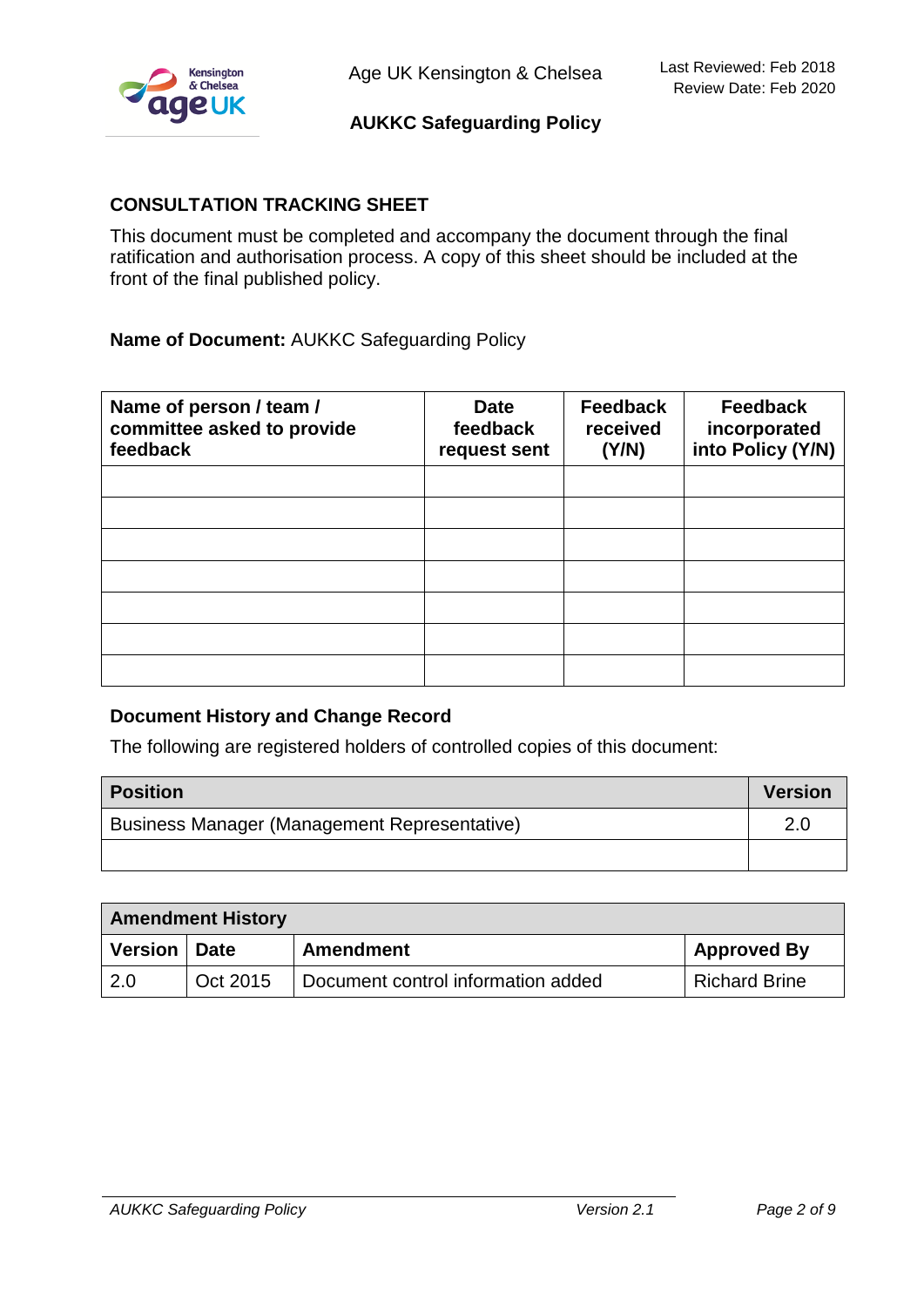

Age UK Kensington & Chelsea

# **AUKKC Safeguarding Policy**

# **Safeguarding Adults - Policy and Procedure**

# **Policy Statement**

- 1. Age UK Kensington & Chelsea recognises that it has a duty to protect older people from the risk of abuse. As an organisation it is committed to working with Social Services and other agencies to formulate and operate policies and procedures which will help to achieve this aim. Age UK works to the Pan London Safeguarding Strategy and follow the guidelines from the Charity Commission Serious Incident Reporting Guidance in order to protect our beneficiaries and others who come into contact with Age UK Kensington & Chelsea.
- 2. Age UK Kensington & Chelsea will ensure that their staff are trained to work with service users in a way that respects and promotes their right to live safely and securely in their own homes, free from the fear of abuse, whether emotional, physical, psychological, financial or through neglect.
- 3. Age UK Kensington & Chelsea will train staff to be aware of the possibility of abuse and to take appropriate steps to report any instances of abuse that they have identified.

### **Procedure**

Staff will be given the following advice on the appropriate procedure to follow:

When an older person decides to tell an Age UK Kensington & Chelsea member of staff or volunteer that they are being abused, they place a huge amount of trust with that individual to act appropriately and supportively. In accepting that trust, we must ensure that the needs and wishes of the older person remain the focus of our action.

As a member of staff or a volunteer it is your responsibility to:

- 1. Treat abuse or potential abuse seriously
- 2. Act on any concern of abuse
- 3. Know what to do and who to tell if you have concerns
- 4. Know about the Policy & Procedure in place at Age UK Kensington & Chelsea
- 5. Keep clear contemporaneous records of all your actions.

### **Definition**

An 'adult at risk' is a person 18 years or over who is receiving or could be in need of community care services and is unable to protect him or herself from harm or exploitation.

#### **Identifying Abuse**

*AUKKC Safeguarding Policy Version 2.1 Page 3 of 9*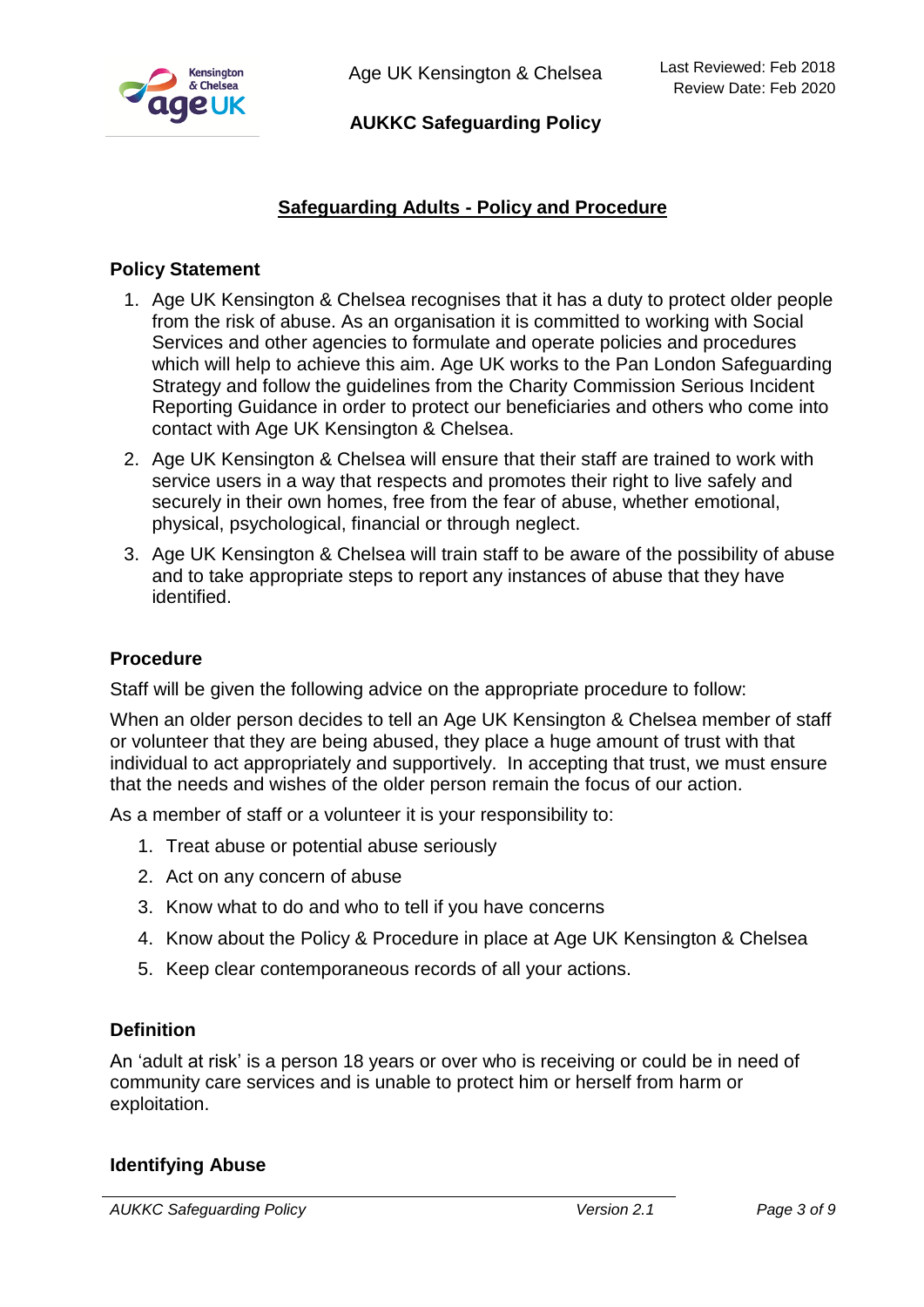

- 1. Abuse is the mistreatment of any person that violates his or her human and civil rights.
- 2. This can happen anywhere, and can consist of single or repeated acts, which can vary from neglect to treating someone with disrespect.
- 3. Different forms of abuse:
	- Verbal Abuse
	- Sexual Abuse
	- Financial Abuse
	- Psychological or Emotional Abuse
	- Physical Abuse
	- Racial Abuse
	- Neglect
	- Abuse through the misapplication of drugs
	- Pressure Sore neglect
	- Domestic Violence

### **How can we minimise the risks?**

- 1. Staff awareness
- 2. On-going training
- 3. Policies and procedures in place
- 4. Rapport with service users
- 5. Regular team meetings
- 6. Regular support & supervision

### **Who may be the abuser?**

People who abuse adults at risk are often well known to the individual and may be:

- 1. A paid carer or volunteer
- 2. A relative, friend of partner
- 3. A health, social care or other worker
- 4. A visitor
- 5. The person who is abusing or who may cause harm, may also be an adult at risk.

#### **Action to take when you suspect abuse:**

1. Check that the person or you are not in any immediate danger.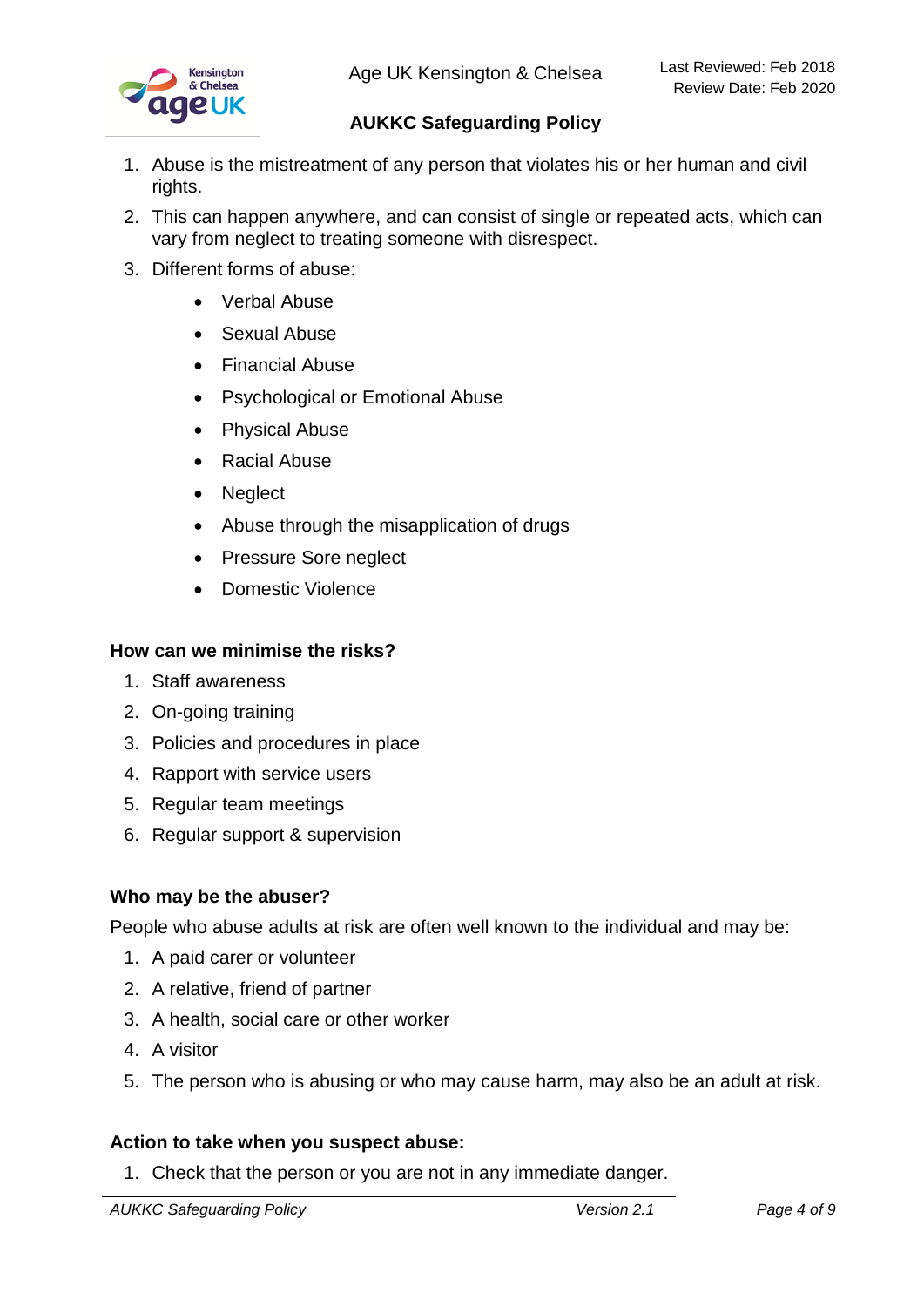

- 2. Make contact immediately with line manager.
- 3. Call emergency services if required.
- 4. If a crime has been committed, call the police.
- 5. Do not disturb anything that may be evidence.
- 6. Assure the person making the complaint that they will be taken seriously.
- 7. Stay calm.
- 8. Listen to what is being said.
- 9. Do not jump to conclusions.
- 10.Explain that you must report these allegations to your line manager.
- 11.Do not question the alleged abuser.
- 12.Inform your line manager or any other manager immediately.
- 13.Keep clear and detailed records of all actions which must be signed, dated and timed, which will include:
	- a) Completing a witness statement about the facts as you have been told or observed.
	- b) Accurately recording details of the allegation or the grounds for suspecting abuse.
	- c) Include the time and date of the incident, people involved, and any observed injuries.
	- d) Recording the behaviour and appearance of the victim and what they said
- 14.If the allegation or concern involves another member of staff or a volunteer, you have a duty to report this immediately. This will be reported to your line manager or another designated manager and handled in accordance with Whistle Blowing **Policy**
- 15.Normally, your manager will refer the person to the relevant contact point. In most cases the referral will be made to Social Services. If the service user is receiving services from the At Home service then the Service Manager will also inform the Care Quality Commission.
- 16.All situations of suspected abuse need to be reported. In some cases this may conflict with the wishes of the service user, however, staff should note that they are legally required to report all cases of abuse or suspected abuse to their line managers.
- 17.Staff must discuss any issues of trust arising from cases of suspected abuse with their line manager and social services must also be notified. Consent from client must be obtained unless there is a public interest. Social services will assess the level of risk of abuse, the number of people at risk affected and whether the person at risk has capacity. Social services will also talk to the service user to gain an understanding of their views.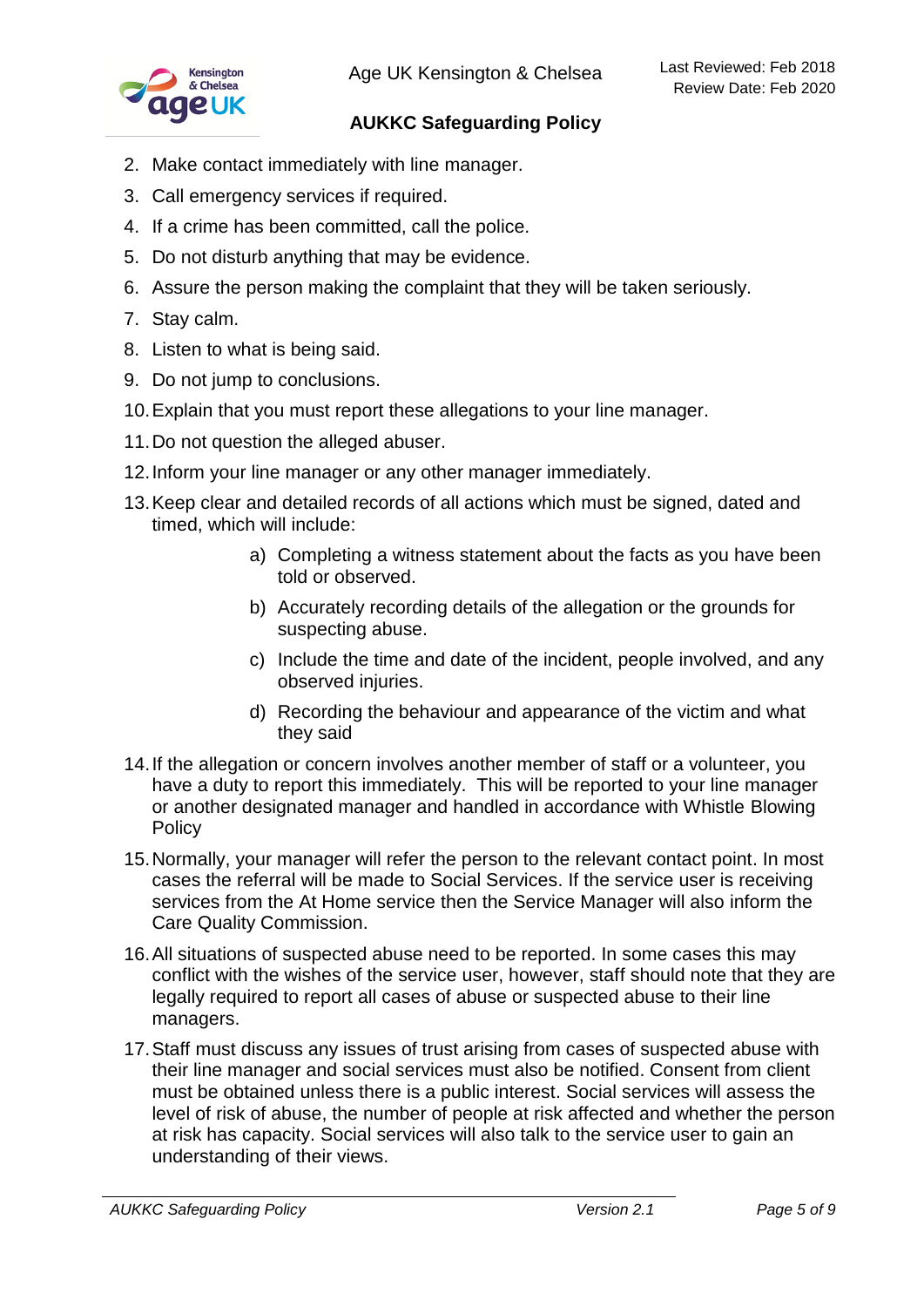- 18.It is important that service users are made aware that staff are required to report all cases of abuse or suspected abuse in line with current government legislation. This can be explained by discussion, through relevant information in service user agreements and through the issue of service user leaflets relating to Safeguarding.
- 19.Agencies have agreed that they will work together in order to decide what action to take to investigate the situation and to plan with the person at risk the safest way to protect them.
- 20.Occasionally situations arise when workers may feel that the decision made by a worker from another agency is not a safe decision. There will always be differences of professional opinion. However, practitioners and agencies have a responsibility to challenge when it is believed that other agencies are failing to recognise maltreatment and/or their response leaves older people at risk of significant harm. This should be discussed with your manager.
- 21.The neglect of pressure sores is now treated as a safeguarding concern. If you find an older person with a non-identified pressure sore or a skin problem which appears to be in need of attention please ensure that the person's GP and Social Worker are notified immediately and record this information.
- 22.Staff and volunteers should not take for granted that an older person subject to potential abuse, do not have the capacity to deal with the situation and take their own decisions. Staff and volunteers are not qualified to assess if a client has or does not capacity. Mental capacity is the ability to make a decision, whether it is an everyday decision. A person is unable to make a decision if they cannot:
- Understand information about the decision to be made.
- Retain that information in their mind.
- Use or weigh that information as part of the decision making process.
- Communicate their decision.

(Mental Capacity Act 2005)

### **Records of safeguarding cases:**

Any reported concern to social services will be done using its referral form.

Those forms will be saved in the M server within the incidents, complaints and compliments folder, where only authorised people have access.

A log in document will be also keep up to date for ongoing discussion of the current safeguarding cases. This will happen at the Leadership Team meeting as standard item in the agenda.

Learning outcomes will be obtained for any future cases where those lessons can be applied.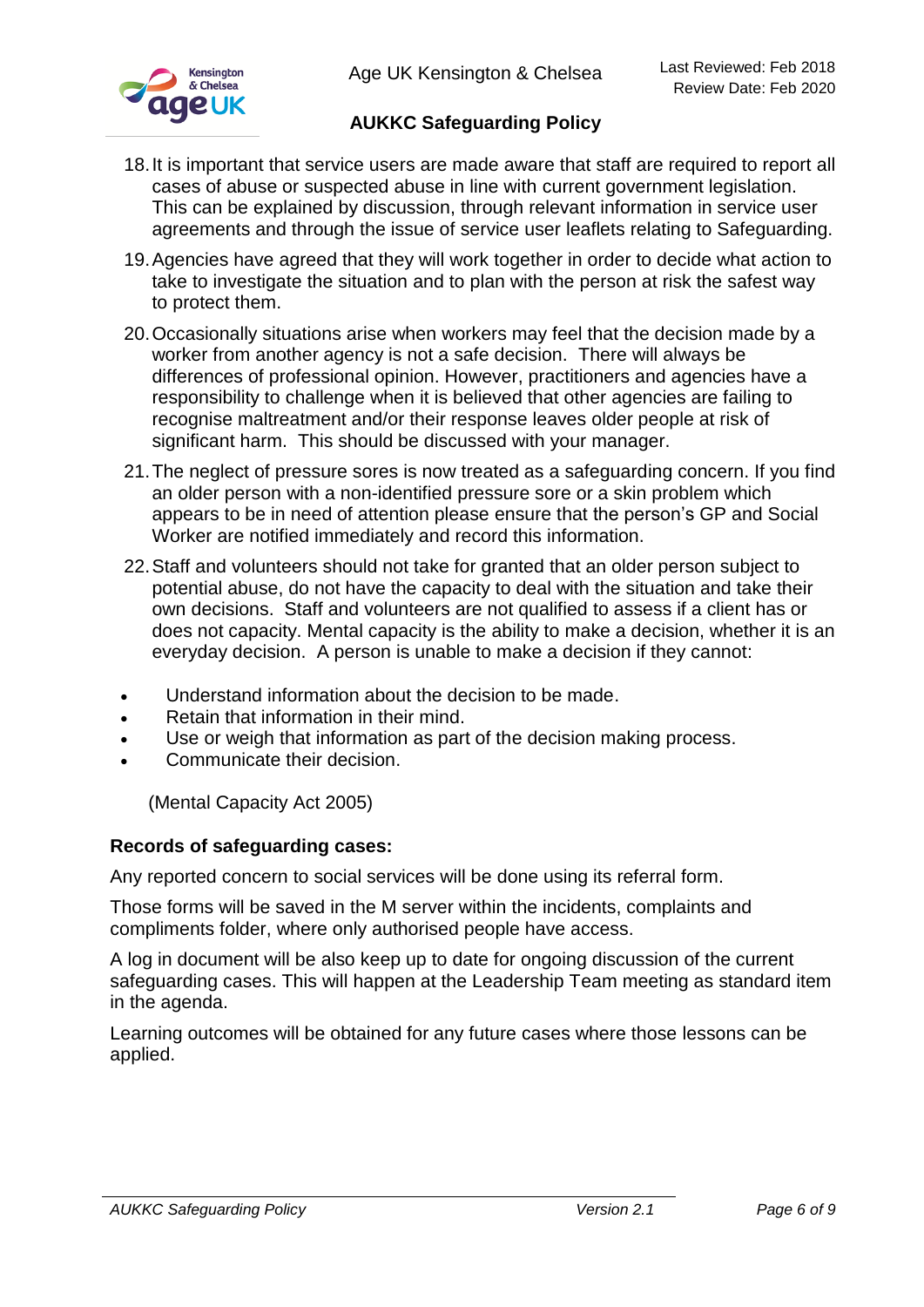

### **Flowchart of procedures**

# **Where do I start?**

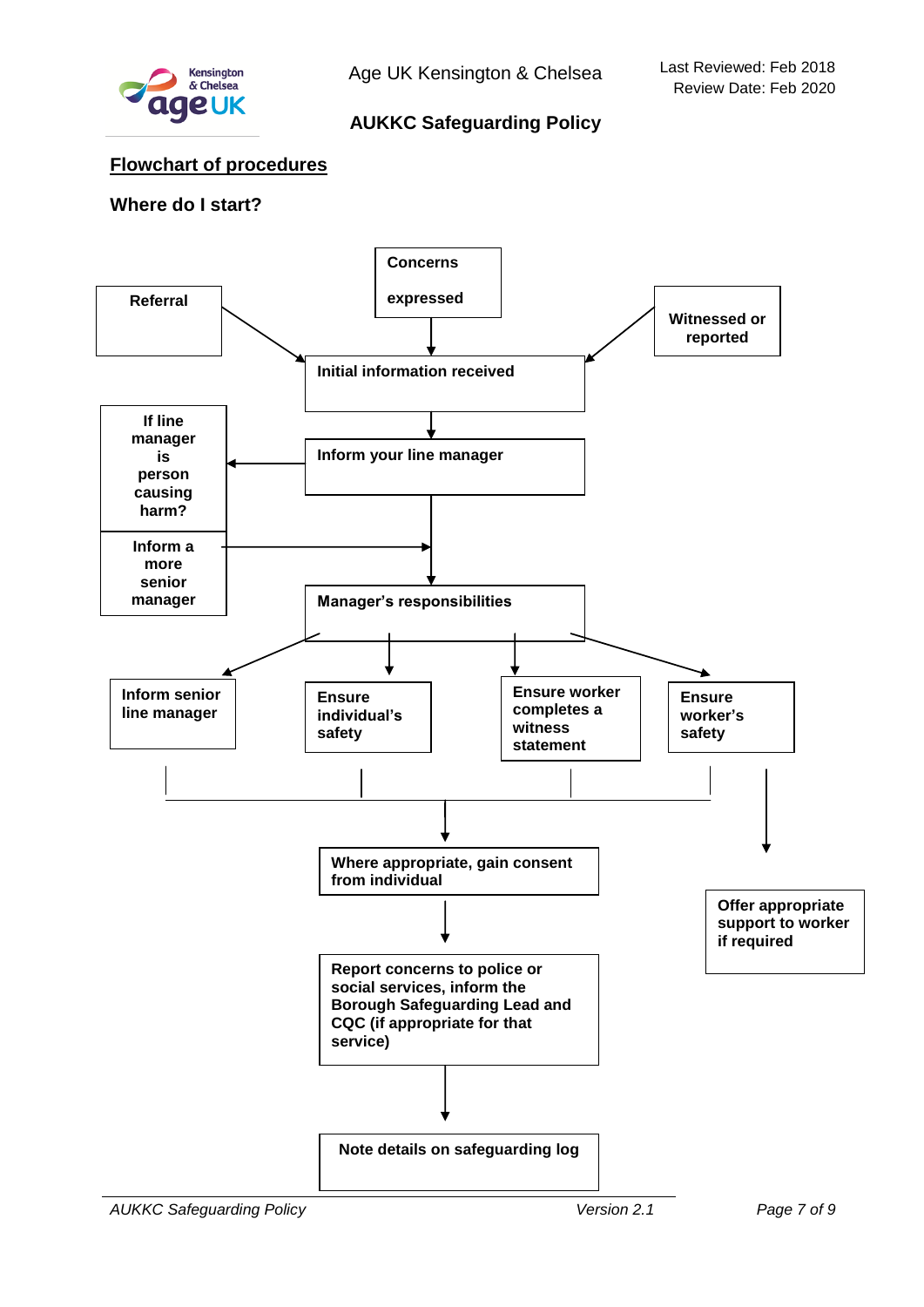